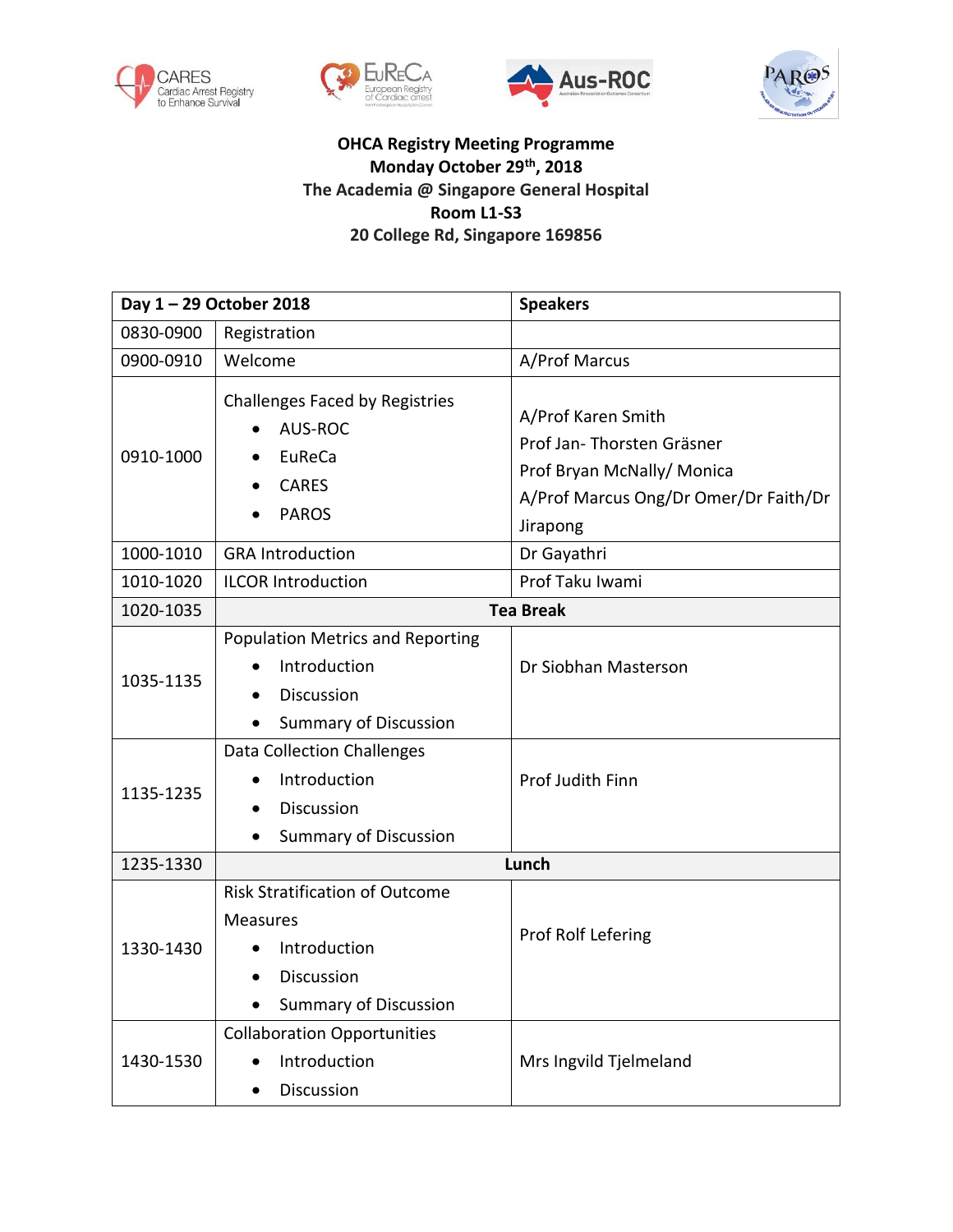







|           | <b>Summary of Discussion</b><br>$\bullet$           |                |
|-----------|-----------------------------------------------------|----------------|
| 1530-1545 | <b>Tea Break</b>                                    |                |
| 1545-1645 | Telephone-CPR Metrics and                           |                |
|           | Reporting                                           | Dr Desmond Mao |
|           | Introduction                                        |                |
|           | <b>Discussion</b><br>$\bullet$                      |                |
|           | <b>Summary of Discussion</b>                        |                |
| 1645-1700 | Photo taking and End of Day 1 Session               |                |
| 1830-2100 | Dinner @ Owl Bar (2 College Road, Singapore 169850) |                |

## **Note:**

We will walk to the dinner venue after the meeting. It is a < 5mins walk. Please gather at Academia, Level 1 at around 6.10pm.